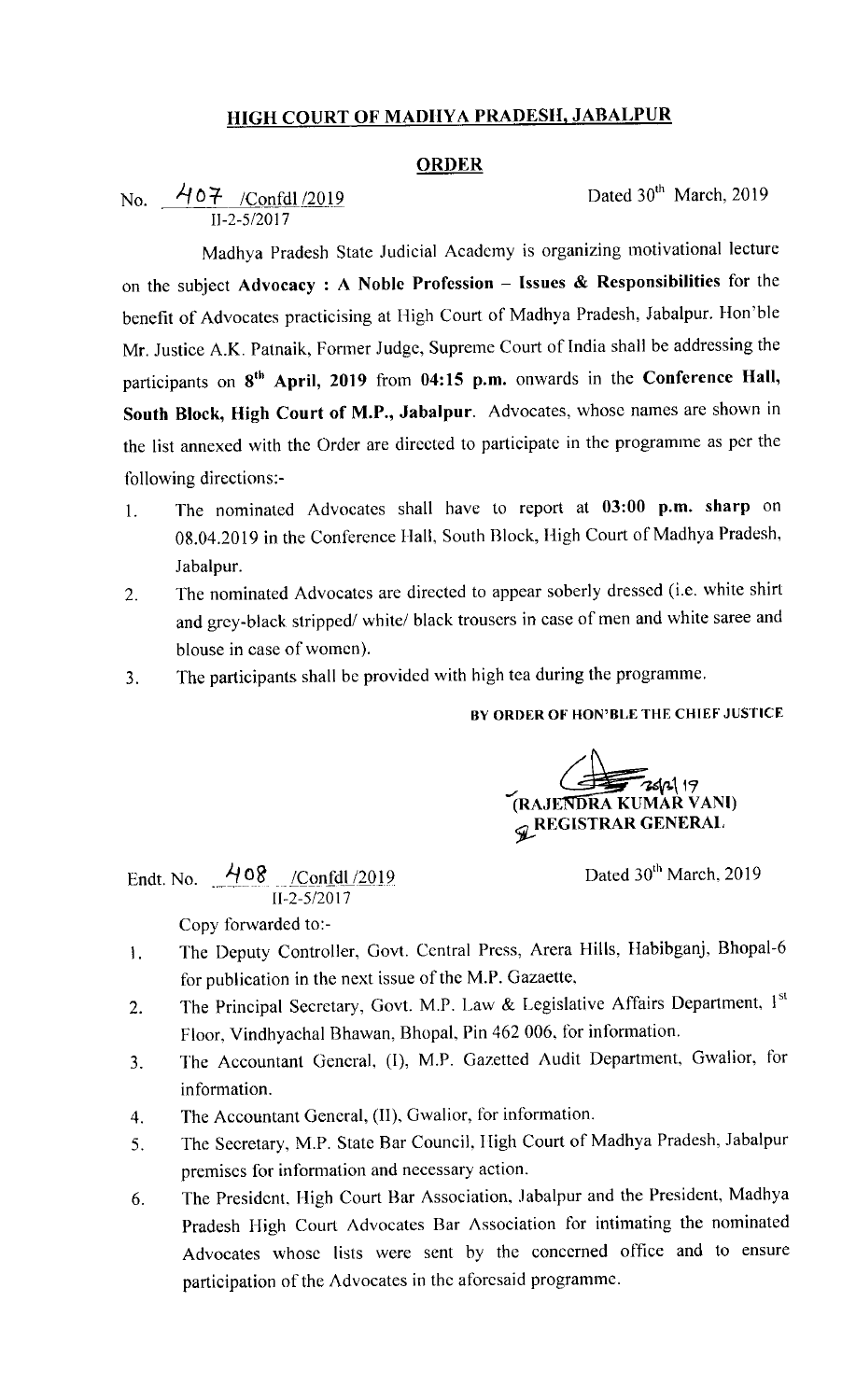- 7. Registrar (I.T.), High court of Madhya pradesh, Jabalpur, for sending copy of order by e-mail to following Judicial Officers:-
	- 1. District Judge (Inspection), High Court Premises, Jabalpur/ District Judge (Inspection), J.F,.-I, Judges Enclave. Residency Area. Indore-452001/ District Judge (Inspection), 28/8, Race-course Road, Opposite Maila Ground, Gwalior (M.P.), for information.
	- 2 Principal Registrar, High Court of M.P., Bench lndore, for information.
	- 3 Principal Registrar, High Court of M.P., Bench at Gwalior. New High Court Building, City Centre, Gwalior. for information.
	- 4 Member Secretary. M.P. State Legal Services Authority, 574, South Civil Lines, Jabalpur, for information.
	- 5. Principal Registrar (Judicial)/ (Vigilance)/ (I.L.R. & Examination), High Court of M.P., Jabalpur, for information.
	- 6. Member Secretary, State Court Management System Committee, High Court of M.P., Jabalpur, for information.
	- 7 Registrar (I&L)/ (District Establishment)/ (Works & Infrastructure) (Judicial-I)/ (Judicial-II)/ (Administration)/ (Exam & I,abour Judiciary)/ Officer on Special Duty/ Registrar/Secretary, High Court Legal Service Committee, High Court of Madhya Pradesh, Jabalpur, for information.
- 8. Director/ Additional Director/ Faculty Member (Sr.)/ Faculty Member (Jr.)/ Assistant Director/ O.S.Ds, Madhya Pradesh State Judicial Academy, Jabalpur for infomation.
- 9. Registrar (E.)/ Accounts Officer/ Budget Officer/ Joint Registrar (Protocol)/ Deputy Registrar (Judicial), High Court of Madhya Pradesh, Jabalpur, for information.
- 10. OSD (Accounts), High Court of M.P., Jabalpur for information and necessary action.
- 11. Registrar-cum-P.P.S. to Hon'ble the Chief Justice, High Court of Madhya Pradesh, Jabalpur, for placing the same before Hon'ble the Chief Justice for kind information.
- 12. P.S. to Hon'ble Shri Justice , High Court of M.P., Jabalpur/Bench Indore/Bench Gwalior for placing the same before His Lordship for kind information.
- 13. Section Officer, Pension/ Budget/ Assistant (Works)/ Complaint/ Pay Fixation (Gazetted)/ Advancc/ I,eave (Gazetted)/ Civil Checker/ Criminal Checker/ Principal System Analyst, Computer Section, High Court of M.P., Jabalpur for information.
- 14. PS to Registrar General, High Court of Madhya Pradesh, Jabalpur, for information.

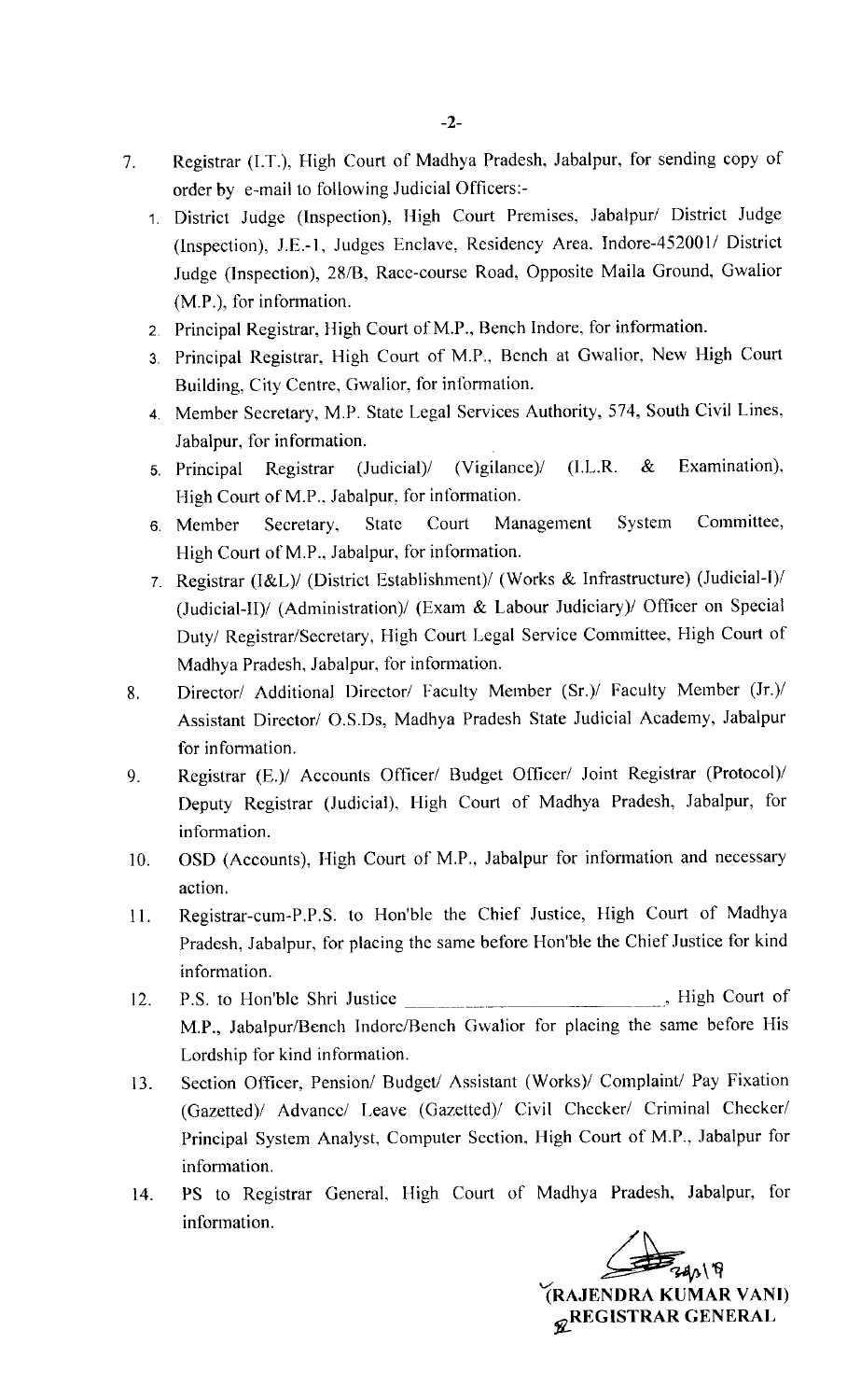## MADHYA PRADESH STATE JUDICIAL ACADEMY HIGH COURT OF M.P., JABALPUR

## PROPOSED LIST OF MOTIVATIONAL COLLOQUIM/WORKSHOP FOR ADVOCATES DATE: 08.04.2019 AT 4:15 P.M. (Conference Hall in the High Court) No. **NAME OF ADVOCATE ENROLMENT No. PLACE/DISTRICT HIGH COURT ADVOCATES BAR**  $\mathbf{1}$ SHRI SATISH CHANDRA BAGADIYA MP/193/1964 ASSOCIATION, JABALPUR HIGH COURT ADVOCATES BAR  $\overline{2}$ **SHRI SHEKHAR BHARGAVA** MP/9/1996 **ASSOCIATION, JABALPUR HIGH COURT ADVOCATES BAR**  $\overline{3}$ **SHRI R.D. JAIN ASSOCIATION, JABALPUR** HIGH COURT ADVOCATES BAR  $\overline{4}$ **SHRI R. K. SANGHI ASSOCIATION, JABALPUR** HIGH COURT ADVOCATES BAR **SHRI GIRISH SHRIVASTAVA** 5 **ASSOCIATION, JABALPUR** HIGH COURT ADVOCATES BAR 6 SHRI SHASHI B UPADHYAYA MP/282/1982 **ASSOCIATION, JABALPUR** HIGH COURT ADVOCATES BAR  $\overline{7}$ **SHRI R.P. AGRAWAL** MP/376/1962 ASSOCIATION, JABALPUR **HIGH COURT ADVOCATES BAR** 8 SHRI RAVISH CHANDRA AGRAWAL MP/589/1963 ASSOCIATION, JABALPUR HIGH COURT ADVOCATES BAR 9 **SHRIP.R. BHAVE** MP/222/1971 **ASSOCIATION, JABALPUR HIGH COURT ADVOCATES BAR** 10 **SHRI ANUP CHOUDHARY ASSOCIATION, JABALPUR** HIGH COURT ADVOCATES BAR  $11$ **SMT. JUNE CHOUDHARY** MP/335/1968 ASSOCIATION, JABALPUR HIGH COURT ADVOCATES BAR  $12$ ISHRI H.S. DUBEY MP/288/1968 **ASSOCIATION, JABALPUR HIGH COURT ADVOCATES BAR** SHRI SATISH CHANDRA DATT 13 MP/15/1957 **ASSOCIATION, JABALPUR HIGH COURT ADVOCATES BAR**  $14$ **SHRI MANISH DATT** MP/1210/1991 **ASSOCIATION, JABALPUR** HIGH COURT ADVOCATES BAR 15 SHRI BRAIN D'SILVA MP/705/1984 ASSOCIATION, JABALPUR HIGH COURT ADVOCATES BAR  $16$ **SHRI M.L. JAISWAL** MP/21/1960 **ASSOCIATION, JABALPUR** HIGH COURT ADVOCATES BAR 17 **SHRI R.S. JAISWAL** MP/1319/1988 **ASSOCIATION, JABALPUR** HIGH COURT ADVOCATES BAR 18 **SHRI ANIL KHARE** MP/832/1984 ASSOCIATION, JABALPUR SHRI PURUSHAINDRA KUMAR HIGH COURT ADVOCATES BAR 19 MP/2514/2002 **KAURAV ASSOCIATION, JABALPUR** HIGH COURT ADVOCATES BAR 20 **SHRI AJAY KUMAR MISHRA** MP/954/1986 ASSOCIATION, JABALPUR

MP/3571/1999

MP/734/1980

 $21$ 

22

**SHRI SUMIT NEMA** 

SHRI INDIRA NAIR

HIGH COURT ADVOCATES BAR

ASSOCIATION, JABALPUR HIGH COURT ADVOCATES BAR

ASSOCIATION, JABALPUR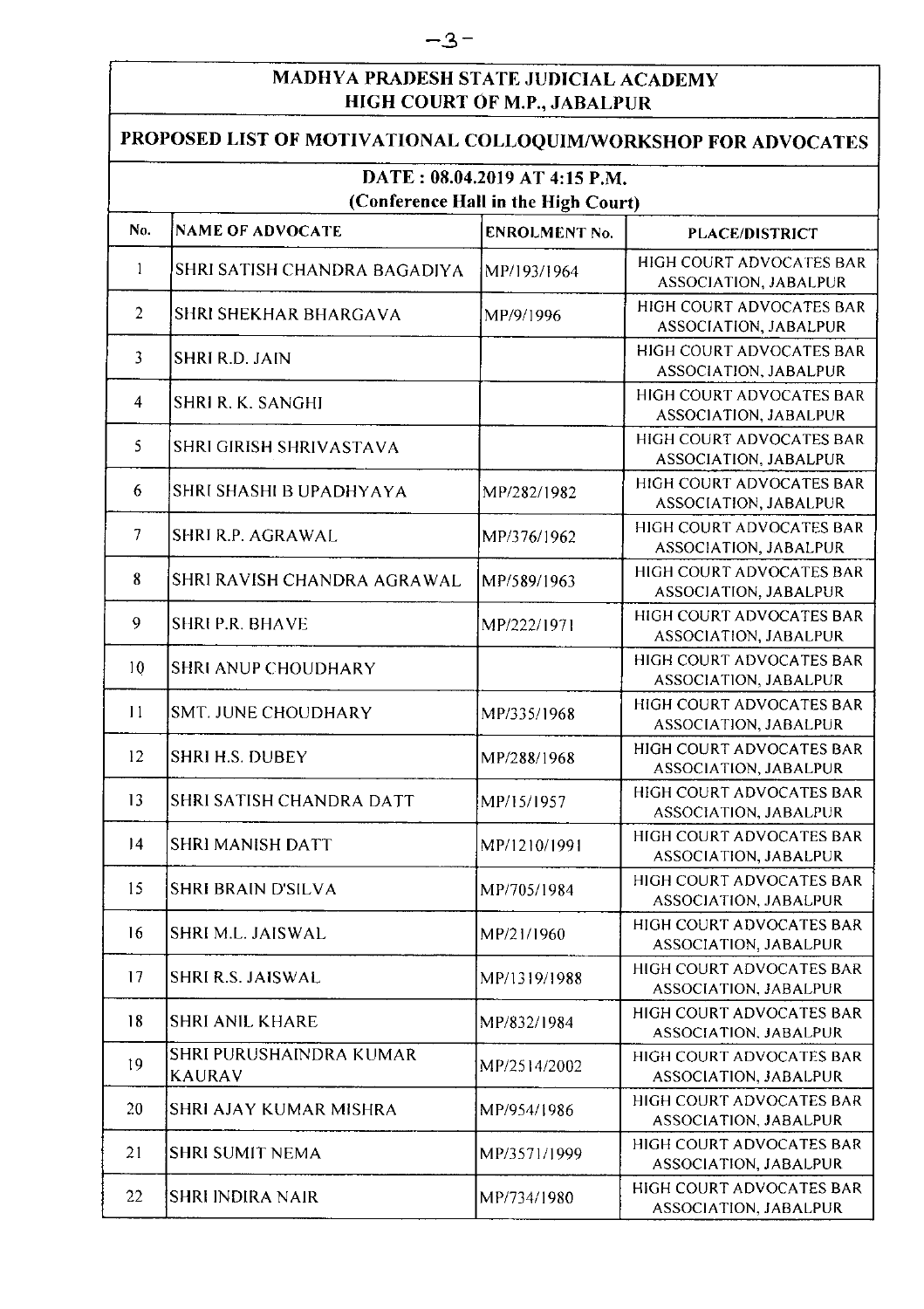| No. | <b>NAME OF ADVOCATE</b>        | ENROLMENT No.  | <b>PLACE/DISTRICT</b>                                    |
|-----|--------------------------------|----------------|----------------------------------------------------------|
| 23  | SHRI NAMAN NAGRATH             | MP/1512/1994   | HIGH COURT ADVOCATES BAR<br><b>ASSOCIATION, JABALPUR</b> |
| 24  | SHRI G.N. PUROHIT              | MP/649/1970    | HIGH COURT ADVOCATES BAR<br><b>ASSOCIATION, JABALPUR</b> |
| 25  | <b>SHRI T.S. RUPRAH</b>        | MP/172/1971    | <b>HIGH COURT ADVOCATES BAR</b><br>ASSOCIATION, JABALPUR |
| 26  | <b>SHRI S.K. RAO</b>           | MP/305/1975    | HIGH COURT ADVOCATES BAR<br>ASSOCIATION, JABALPUR        |
| 27  | <b>SHRI V.R. RAO</b>           | MP/301/1963    | HIGH COURT ADVOCATES BAR<br><b>ASSOCIATION, JABALPUR</b> |
| 28  | SHRI SURENDRA SINGH            | MP/68/1964     | HIGH COURT ADVOCATES BAR<br><b>ASSOCIATION, JABALPUR</b> |
| 29  | SHRI RAVI NANDAN SINGH         | MP/251/1969    | HIGH COURT ADVOCATES BAR<br><b>ASSOCIATION, JABALPUR</b> |
| 30  | SHRI MRIGENDRA SINGH           | MP/1501/1992   | HIGH COURT ADVOCATES BAR<br><b>ASSOCIATION, JABALPUR</b> |
| 31  | SHRI RAVINDRA SHRIVASTAVA      | MP/629/1981    | HIGH COURT ADVOCATES BAR<br><b>ASSOCIATION, JABALPUR</b> |
| 32  | SHRI KISHORE SHRIVASTAVA       | MP/69/1986     | HIGH COURT ADVOCATES BAR<br><b>ASSOCIATION, JABALPUR</b> |
| 33  | SHRI H.S. SHRIVASTAVA          | MP/98/1958     | HIGH COURT ADVOCATES BAR<br>ASSOCIATION, JABALPUR        |
| 34  | SHRI J.P. SANGI                | MP/118A/1956   | HIGH COURT ADVOCATES BAR<br><b>ASSOCIATION, JABALPUR</b> |
| 35  | SHRI V.S. SHROTI               | MP/461/1972    | HIGH COURT ADVOCATES BAR<br>ASSOCIATION, JABALPUR        |
| 36  | SHRI UMAKANT SHARMA            | MP/690/1975    | HIGH COURT ADVOCATES BAR<br><b>ASSOCIATION, JABALPUR</b> |
| 37  | SHRI RAGHVENDRA NATH SHUKLA    |                | HIGH COURT ADVOCATES BAR<br>ASSOCIATION, JABALPUR        |
| 38  | SHRI RAJENDRA TIWARI           | MP/65A/1964    | HIGH COURT ADVOCATES BAR<br>ASSOCIATION, JABALPUR        |
| 39  | <b>SHRI VIVEK K. TANKHA</b>    | MP/583/1979    | HIGH COURT ADVOCATES BAR<br><b>ASSOCIATION, JABALPUR</b> |
| 40  | SHRI RAMESHWAR P. SINGH THATUR | MP/1204/2001   | HIGH COURT ADVOCATES BAR<br><b>ASSOCIATION, JABALPUR</b> |
| 41  | SHRI RAMESH KUMAR VERMA        | MP/1981/5/2014 | HIGH COURT ADVOCATES BAR<br><b>ASSOCIATION, JABALPUR</b> |
| 42  | SHRI ABHIJEET AWASTHY          | MP/728/2007    | HIGH COURT ADVOCATES BAR<br><b>ASSOCIATION, JABALPUR</b> |
| 43  | SHRI ABHISHEK ARJARIYA         | MP/1558/2002   | HIGH COURT ADVOCATES BAR<br>ASSOCIATION, JABALPUR        |
| 44  | SHRI PRIYANK AWASTHY           | MP/1845/2003   | HIGH COURT ADVOCATES BAR<br><b>ASSOCIATION, JABALPUR</b> |
| 45  | <b>SHRI QASIM ALI</b>          | MP/998/2012    | HIGH COURT ADVOCATES BAR<br><b>ASSOCIATION, JABALPUR</b> |
| 46  | <b>SHRI ABHINAV DUBEY Y</b>    | MP/2196/2005   | HIGH COURT ADVOCATES BAR<br><b>ASSOCIATION, JABALPUR</b> |
| 47  | SHRI ANSHUL DIXIT              | MP/595/2000    | HIGH COURT ADVOCATES BAR<br><b>ASSOCIATION, JABALPUR</b> |
| 48  | <b>SHRI KUNAL DUBEY</b>        | MP/1808/2006.  | HIGH COURT ADVOCATES BAR<br>ASSOCIATION, JABALPUR        |

 $\pmb{\cdot}$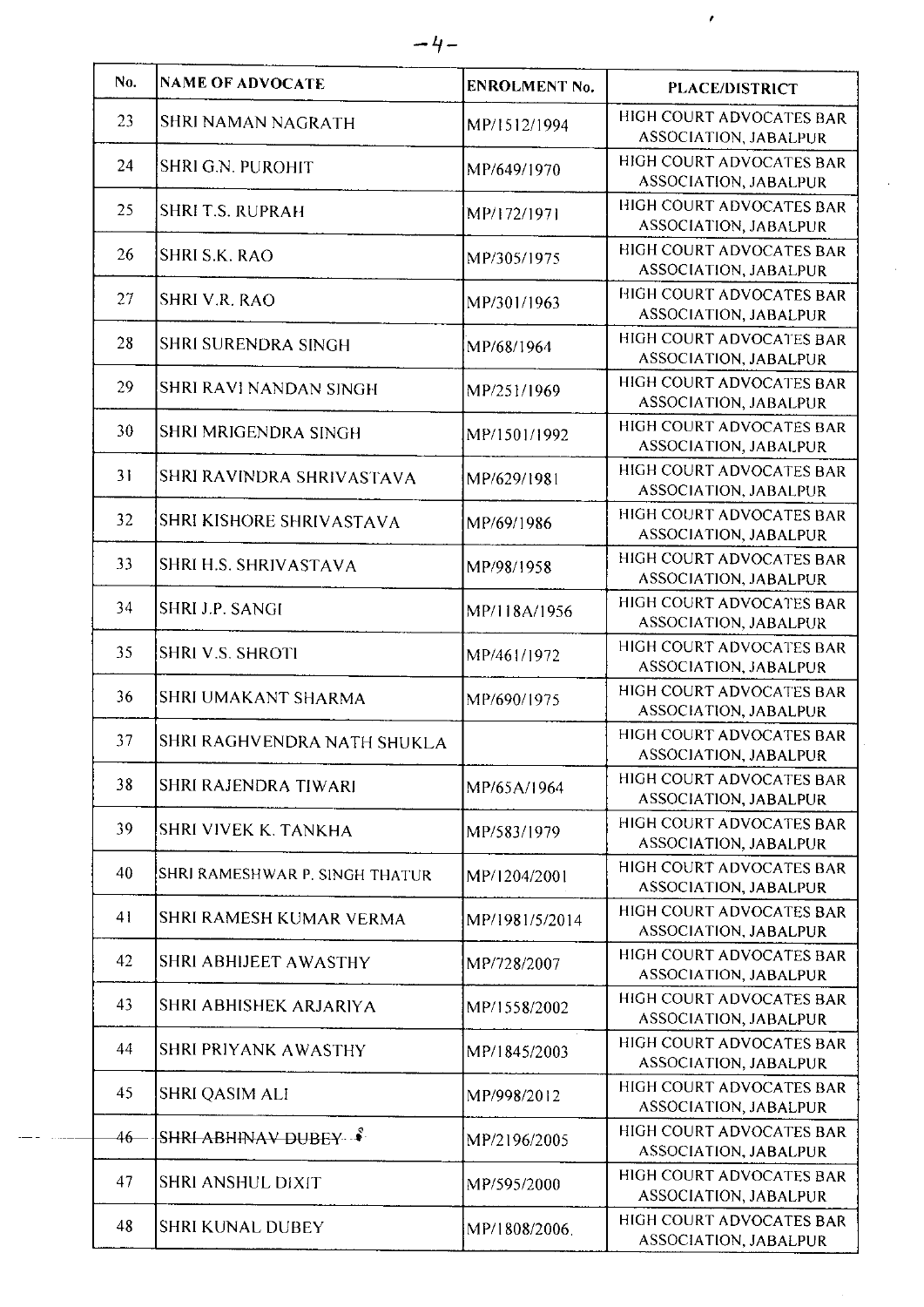| No. | <b>NAME OF ADVOCATE</b>        | <b>ENROLMENT No.</b> | <b>PLACE/DISTRICT</b>                                    |
|-----|--------------------------------|----------------------|----------------------------------------------------------|
| 49  | <b>SHRI KAPIL DUGGAL</b>       | MP/1187/2014         | HIGH COURT ADVOCATES BAR<br>ASSOCIATION, JABALPUR        |
| 50  | <b>SHRI SHREYAS DUBEY</b>      | MP/1187/2011         | HIGH COURT ADVOCATES BAR<br>ASSOCIATION, JABALPUR        |
| 51  | <b>SHRI SUDEEP DEB</b>         | MP/2340/1996         | HIGH COURT ADVOCATES BAR<br>ASSOCIATION, JABALPUR        |
| 52  | <b>SHRI SIDDHARTH GULATI</b>   | MP/2215/2005         | HIGH COURT ADVOCATES BAR<br>ASSOCIATION, JABALPUR        |
| 53  | <b>SMT. SWATI ASEEM GEORGE</b> | MP/1750/2012         | HIGH COURT ADVOCATES BAR<br>ASSOCIATION, JABALPUR        |
| 54  | <b>SHRI HASHMEET HORI</b>      | MP/806/2016          | HIGH COURT ADVOCATES BAR<br>ASSOCIATION, JABALPUR        |
| 55  | <b>SHRI S. JASNEET HORI</b>    | MP/3504/2010         | HIGH COURT ADVOCATES BAR<br>ASSOCIATION, JABALPUR        |
| 56  | <b>SHRI ANUBHAV JAIN</b>       | MP/2077/2003         | HIGH COURT ADVOCATES BAR<br>ASSOCIATION, JABALPUR        |
| 57  | <b>SHRI KAPIL JAIN</b>         | MP/1904/2003         | HIGH COURT ADVOCATES BAR<br>ASSOCIATION, JABALPUR        |
| 58  | <b>SHRI NISHANT JAIN</b>       | MP/1132/2006         | HIGH COURT ADVOCATES BAR<br>ASSOCIATION, JABALPUR        |
| 59  | <b>SHRI PIYUSH JAIN</b>        |                      | HIGH COURT ADVOCATES BAR<br>ASSOCIATION, JABALPUR        |
| 60  | <b>SHRI VAIBHAV JAIN</b>       | MP/3603/2010         | HIGH COURT ADVOCATES BAR<br>ASSOCIATION, JABALPUR        |
| 61  | <b>SHRI VIKRAM JOHRI</b>       | MP/1333/2005         | HIGH COURT ADVOCATES BAR<br>ASSOCIATION, JABALPUR        |
| 62  | SHRI MOHD. RIZWAN KHAN         | MP/2876/2006         | HIGH COURT ADVOCATES BAR<br>ASSOCIATION, JABALPUR        |
| 63  | <b>SHRI AMIT MISHRA</b>        | MP/1698/1998         | HIGH COURT ADVOCATES BAR<br>ASSOCIATION, JABALPUR        |
| 64  | SHRI ISHAN MEHTA               |                      | HIGH COURT ADVOCATES BAR<br>ASSOCIATION, JABALPUR        |
| 65  | <b>SHRI SANJEEV MISHRA</b>     | MP/2647/1997         | HIGH COURT ADVOCATES BAR<br>ASSOCIATION, JABALPUR        |
| 66  | <b>SHRI SHAILESH MISHRA</b>    | MP/718/1983          | HIGH COURT ADVOCATES BAR<br>ASSOCIATION, JABALPUR        |
| 67  | <b>SHRI SOM MISHRA</b>         | MP/1850/2001         | HIGH COURT ADVOCATES BAR<br>ASSOCIATION, JABALPUR        |
| 68  | <b>SHRI UTTAM MAHESHWARI</b>   | MP/1671/2004         | <b>HIGH COURT ADVOCATES BAR</b><br>ASSOCIATION, JABALPUR |
| 69  | <b>SHRI HITESH NAGDEV</b>      | MP/1099/2014         | HIGH COURT ADVOCATES BAR<br>ASSOCIATION, JABALPUR        |
| 70  | SHRI AJAY KUMAR OJHA           | MP/1819/2000         | HIGH COURT ADVOCATES BAR<br>ASSOCIATION, JABALPUR        |
| 71  | <b>SHRI AMAN PANDEY</b>        | MP/595/2015          | <b>HIGH COURT ADVOCATES BAR</b><br>ASSOCIATION, JABALPUR |
| 72  | SHRI KAPIL PATWARDHAN          | MP/1643/2004         | HIGH COURT ADVOCATES BAR<br>ASSOCIATION, JABALPUR        |
| 73  | <b>SHRI RAJAS POHANKAR</b>     | MP/2652/2009         | HIGH COURT ADVOCATES BAR<br>ASSOCIATION, JABALPUR        |
| 74  | SHRI RAJESH KUMAR PANCHOLI     | MP/1897/1995         | HIGH COURT ADVOCATES BAR<br>ASSOCIATION, JABALPUR        |

 $\hat{\mathcal{A}}$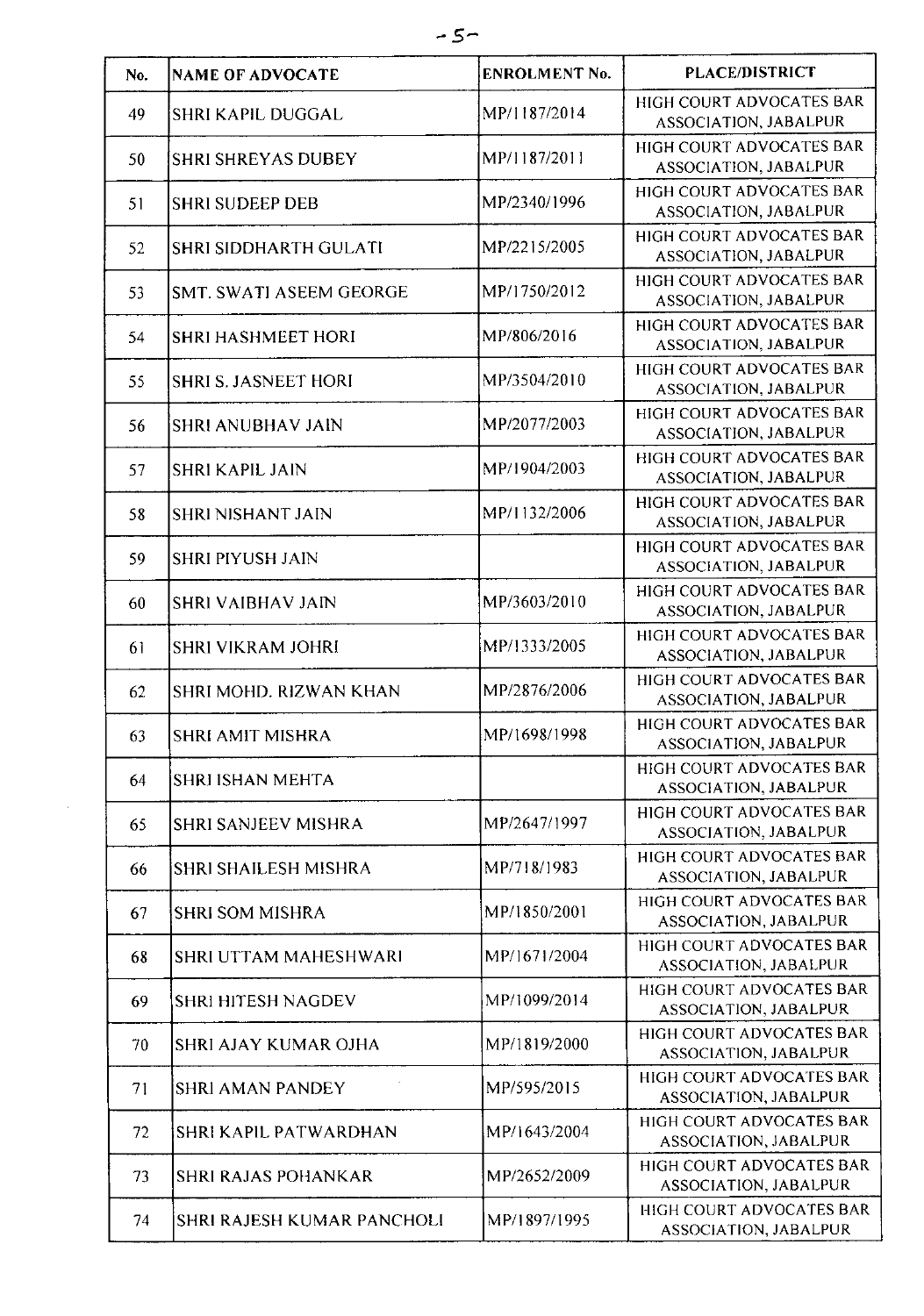|                             | <b>ENROLMENT No.</b> | <b>PLACE/DISTRICT</b>                                           |
|-----------------------------|----------------------|-----------------------------------------------------------------|
| <b>SHRI SIDDHARTH PATEL</b> | MP/2631/2006         | HIGH COURT ADVOCATES BAR<br><b>ASSOCIATION, JABALPUR</b>        |
| SHRI ABHINAV SHRIVASTAVA    | MP/828/2015          | HIGH COURT ADVOCATES BAR<br><b>ASSOCIATION, JABALPUR</b>        |
| SHRI AKSHAT SHUKLA          | MP/1206/2014         | HIGH COURT ADVOCATES BAR<br><b>ASSOCIATION, JABALPUR</b>        |
| <b>SHRI ANKIT SAXENA</b>    | MP/2260/2006         | HIGH COURT ADVOCATES BAR<br><b>ASSOCIATION, JABALPUR</b>        |
| <b>SHRI GAURAV SHARMA</b>   | MP/1582/2004         | HIGH COURT ADVOCATES BAR<br>ASSOCIATION, JABALPUR               |
| <b>SHRI ISHAN SONI</b>      | MP/2303/2011         | <b>HIGH COURT ADVOCATES BAR</b><br><b>ASSOCIATION, JABALPUR</b> |
| SHRI JAGAT SINGH            | MP/1054/2016         | <b>HIGH COURT ADVOCATES BAR</b><br><b>ASSOCIATION, JABALPUR</b> |
| SHRI KAUSTUBH SINGH         | MP/2380/2009         | HIGH COURT ADVOCATES BAR<br><b>ASSOCIATION, JABALPUR</b>        |
| SHRI MOHAN LAL SHARMA       | MP/1417/2008         | <b>HIGH COURT ADVOCATES BAR</b><br><b>ASSOCIATION, JABALPUR</b> |
| <b>SHRI MANOJ SHARMA</b>    | MP/1212/1991         | <b>HIGH COURT ADVOCATES BAR</b><br>ASSOCIATION, JABALPUR        |
| SHRI NARENDRA SHARMA        | MP/637/1993          | HIGH COURT ADVOCATES BAR<br>ASSOCIATION, JABALPUR               |
| SHRI PRABHAT KUMAR SHUKLA   | MP/3266/2001         | HIGH COURT ADVOCATES BAR<br>ASSOCIATION, JABALPUR               |
| SHRI SIDDHARTH SETH         | MP/3074/2010         | <b>HIGH COURT ADVOCATES BAR</b><br><b>ASSOCIATION, JABALPUR</b> |
| SHRI TABREZ SHEIKH          | MP/2224/2009         | HIGH COURT ADVOCATES BAR<br><b>ASSOCIATION, JABALPUR</b>        |
| <b>SHRI VIKALP SONI</b>     | MP/1338/2006         | HIGH COURT ADVOCATES BAR<br>ASSOCIATION, JABALPUR               |
| SHRI VIKRAM SINGH           |                      | HIGH COURT ADVOCATES BAR<br><b>ASSOCIATION, JABALPUR</b>        |
| SHRI YASH SONI              | MP/1194/2011         | HIGH COURT ADVOCATES BAR<br><b>ASSOCIATION, JABALPUR</b>        |
| SHRI PRATYUSH TRIPATHI      | MP/820/2009          | HIGH COURT ADVOCATES BAR<br>ASSOCIATION, JABALPUR               |
| SHRI SNEH TIWRI             | MP/1222/2015         | HIGH COURT ADVOCATES BAR<br><b>ASSOCIATION, JABALPUR</b>        |
| SHRI SUYASH THAKUR          | MP/2622/2013         | HIGH COURT ADVOCATES BAR<br>ASSOCIATION, JABALPUR               |
| SHRI ANKIT UPADHYAY         | MP/2003/2009         | <b>HIGH COURT ADVOCATES BAR</b><br>ASSOCIATION, JABALPUR        |
| <b>SHRI ALOK VAGRECHA</b>   | MP/34908/1999        | HIGH COURT ADVOCATES BAR<br><b>ASSOCIATION, JABALPUR</b>        |
| SHRI GURDEEP SINGH WADHAWA  | MP/462/2016          | HIGH COURT ADVOCATES BAR<br>ASSOCIATION, JABALPUR               |
|                             |                      | HIGH COURT ADVOCATES BAR                                        |
| SHRI SANTOSH KUMAR YADAV    | MP/958/2006          | ASSOCIATION, JABALPUR                                           |
| SUSHRI PRIYANKA MISHRA      |                      | HIGH COURT ADVOCATES BAR<br><b>ASSOCIATION, JABALPUR</b>        |
|                             |                      |                                                                 |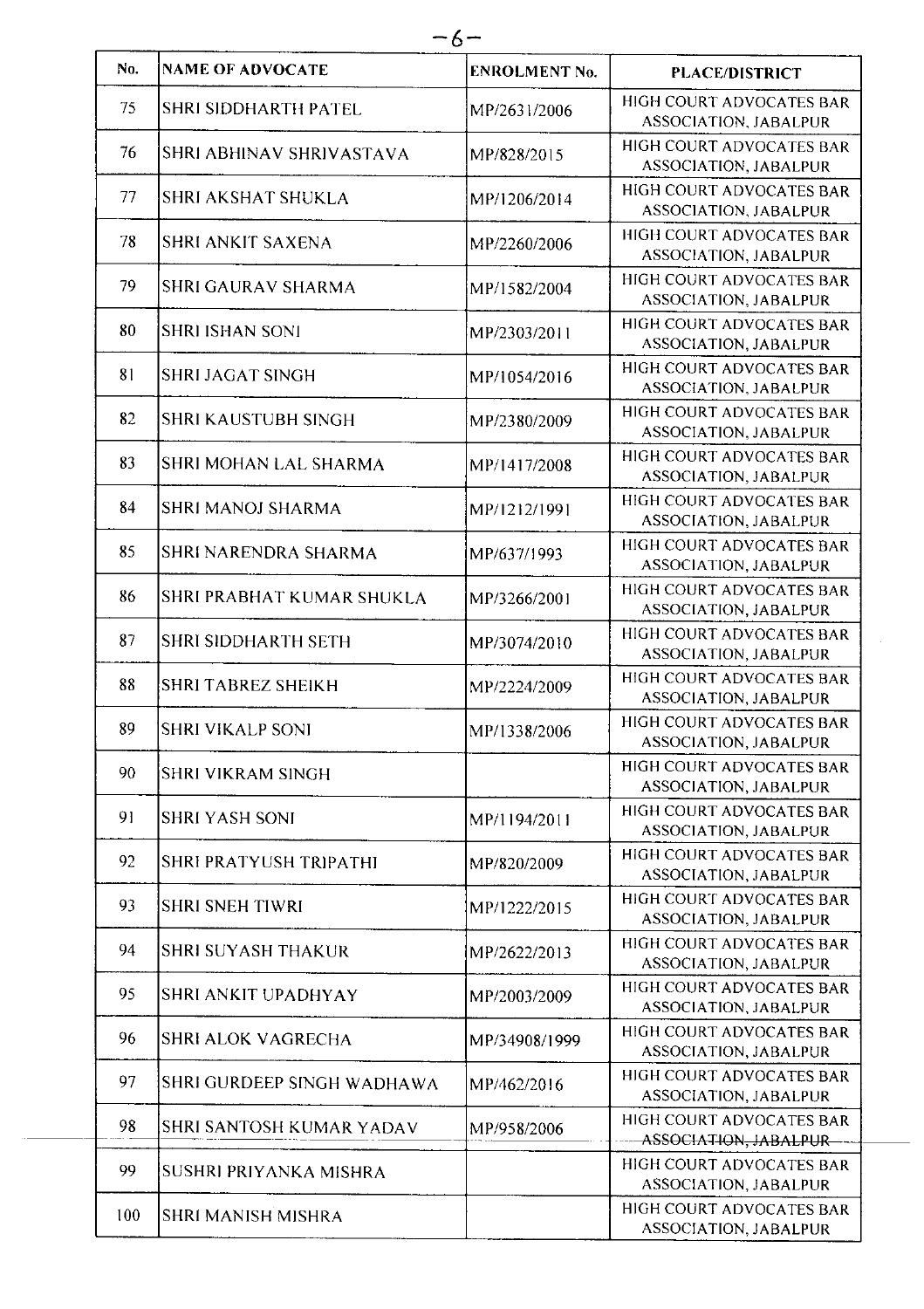| No.             | <b>NAME OF ADVOCATE</b>         | <b>ENROLMENT No.</b> | <b>PLACE/DISTRICT</b>                              |
|-----------------|---------------------------------|----------------------|----------------------------------------------------|
| 101             | <b>SHRI SHASHANK SHUKLA</b>     |                      | M.P.HIGH COURT BAR<br><b>ASSOCIATION, JABALPUR</b> |
|                 |                                 |                      | M.P.HIGH COURT BAR                                 |
| 102             | <b>SHRI ANAND SHUKLA</b>        |                      | <b>ASSOCIATION, JABALPUR</b>                       |
| 103             | SHRI SUJEET SINGH PATEL         |                      | M.P.HIGH COURT BAR                                 |
|                 |                                 |                      | ASSOCIATION, JABALPUR                              |
| 104             | SHRI SUDHAKAR MANI PATEL        |                      | M.P.HIGH COURT BAR                                 |
|                 |                                 |                      | ASSOCIATION, JABALPUR                              |
| 10 <sub>5</sub> | SHRI ASHISH KUMAR TIWARI        |                      | <b>M.P.HIGH COURT BAR</b><br>ASSOCIATION, JABALPUR |
| 106             | SHRI MAHENDRA PRASAD SHARMA     |                      | M.P.HIGH COURT BAR                                 |
|                 |                                 |                      | ASSOCIATION, JABALPUR                              |
| 107             | <b>SHRI JAYESH TIWARI</b>       |                      | M.P.HIGH COURT BAR<br>ASSOCIATION, JABALPUR        |
|                 |                                 |                      | <b>M.P.HIGH COURT BAR</b>                          |
| 108             | SHRI RITESH SHARMA              |                      | ASSOCIATION, JABALPUR                              |
| 109             | SHRI DILIP PATHAK               |                      | M.P.HIGH COURT BAR                                 |
|                 |                                 |                      | ASSOCIATION, JABALPUR                              |
| 110             | KU. SUNITA SHARMA               |                      | M.P.HIGH COURT BAR                                 |
|                 |                                 |                      | ASSOCIATION, JABALPUR                              |
| 111             | SHRI VIRENDRA KEVAT             |                      | M.P.HIGH COURT BAR                                 |
|                 |                                 |                      | ASSOCIATION, JABALPUR                              |
| 112             | SHRI SANDEEP DUBEY              |                      | M.P.HIGH COURT BAR<br>ASSOCIATION, JABALPUR        |
|                 |                                 |                      | M.P.HIGH COURT BAR                                 |
| 113             | KU. SARSWATI TITU BADGAIYA      |                      | ASSOCIATION, JABALPUR                              |
|                 |                                 |                      | M.P.HIGH COURT BAR                                 |
| 114             | <b>SHRI SANJEEV CHAUBE</b>      |                      | <b>ASSOCIATION, JABALPUR</b>                       |
| 115             | SHRI JITENDRA YADAV             |                      | M.P.HIGH COURT BAR                                 |
|                 |                                 |                      | ASSOCIATION, JABALPUR                              |
| 116             | <b>SHRI SANJEEV PACHAURI</b>    |                      | M.P.HIGH COURT BAR<br>ASSOCIATION, JABALPUR        |
|                 |                                 |                      | M.P.HIGH COURT BAR                                 |
| 117             | KU. ANITA KAITHWASH             |                      | <b>ASSOCIATION, JABALPUR</b>                       |
| 118             | KU. SILVIYA RANI KHAN           |                      | M.P.HIGH COURT BAR                                 |
|                 |                                 |                      | ASSOCIATION, JABALPUR                              |
| 119             | <b>SHRI DEVESH SINGH THAKUR</b> |                      | M.P.HIGH COURT BAR                                 |
|                 |                                 |                      | ASSOCIATION, JABALPUR                              |
| 120             | <b>SHRI NAGENDRA TIWARI</b>     |                      | M.P.HIGH COURT BAR<br>ASSOCIATION, JABALPUR        |
|                 |                                 |                      | M.P.HIGH COURT BAR                                 |
| 121             | <b>SHRI MANOJ YADAV</b>         |                      | ASSOCIATION, JABALPUR                              |
| 122             | SHRI MUNISH SINGH               |                      | M.P.HIGH COURT BAR                                 |
|                 |                                 |                      | ASSOCIATION, JABALPUR                              |
| 123             | SHRI MANOJ KUMAR SINGH          |                      | M.P.HIGH COURT BAR<br>ASSOCIATION, JABALPUR        |
|                 |                                 |                      | M.P.HIGH COURT BAR                                 |
| 124             | <b>SHRI ANAND VERMA</b>         |                      | ASSOCIATION, JABALPUR                              |
| 125             | <b>SHRI GANPAT SINGH RAJPUT</b> |                      | M.P.HIGH COURT BAR                                 |
|                 |                                 |                      | ASSOCIATION, JABALPUR                              |
| 126             | <b>SHRI ABHILASH DEY</b>        |                      | M.P.HIGH COURT BAR                                 |
|                 |                                 |                      | ASSOCIATION, JABALPUR<br>M.P.HIGH COURT BAR        |
| 127             | SHRI RAMESH KUSHWAHA            |                      | ASSOCIATION, JABALPUR                              |
|                 |                                 |                      | M.P.HIGH COURT BAR                                 |
| 128             | SHRI SUDHIR PAROHA              |                      | ASSOCIATION, JABALPUR                              |

 $\frac{1}{2}$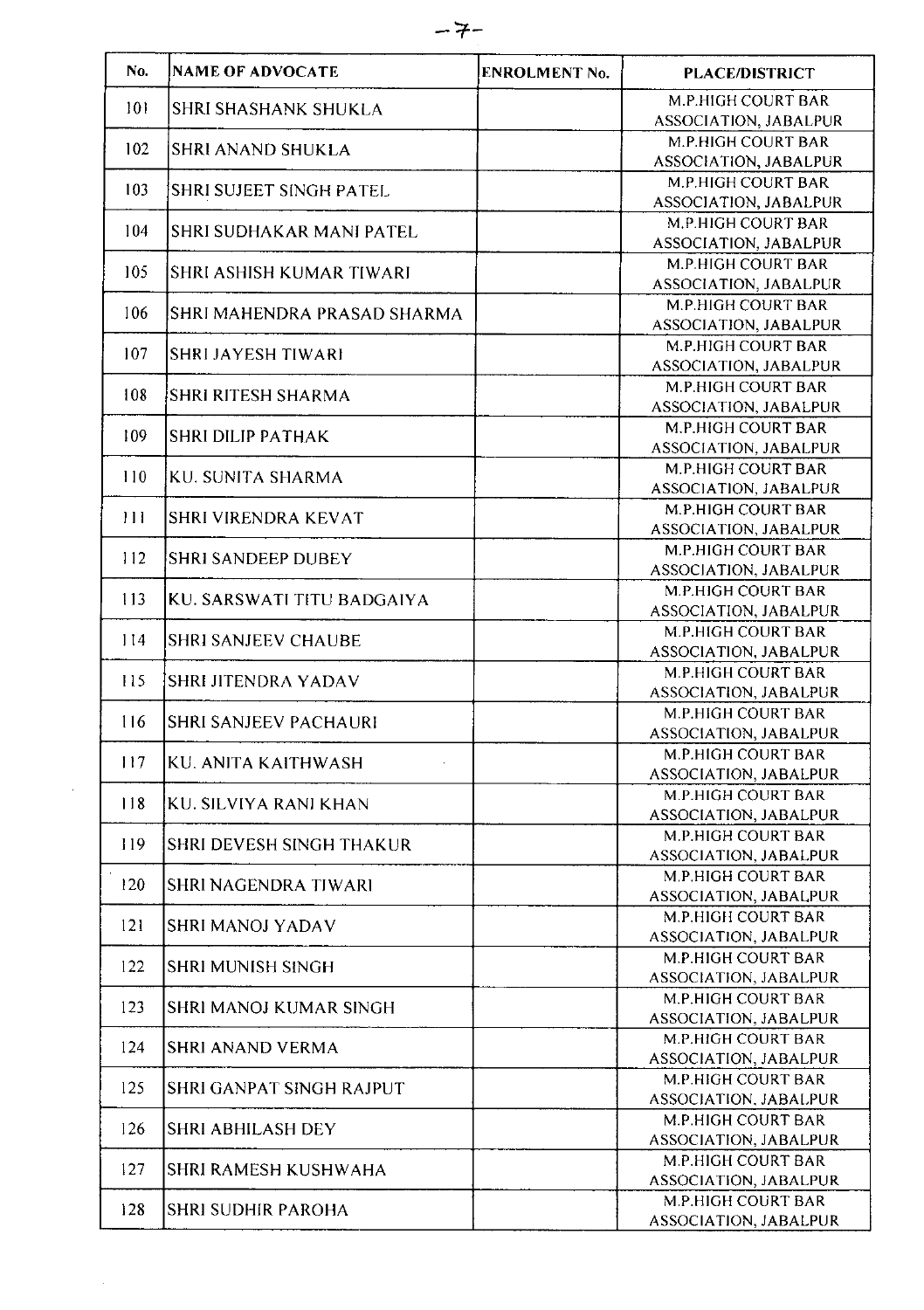| No. | <b>NAME OF ADVOCATE</b>     | <b>ENROLMENT No.</b> | <b>PLACE/DISTRICT</b>                                     |
|-----|-----------------------------|----------------------|-----------------------------------------------------------|
| 129 | <b>SHRI ASHISH AGRAWAL</b>  |                      | <b>M.P.HIGH COURT BAR</b>                                 |
|     |                             |                      | ASSOCIATION, JABALPUR                                     |
| 130 | <b>SMT. SARITA TIWARI</b>   |                      | <b>M.P.HIGH COURT BAR</b>                                 |
|     |                             |                      | <b>ASSOCIATION, JABALPUR</b>                              |
| 131 | <b>SHRI SANJAY CHAUBEY</b>  |                      | <b>M.P.HIGH COURT BAR</b>                                 |
|     |                             |                      | <b>ASSOCIATION, JABALPUR</b><br><b>M.P.HIGH COURT BAR</b> |
| 132 | <b>SHRI K.L. JATAV</b>      |                      | ASSOCIATION, JABALPUR                                     |
| 133 | SMT. ARTI VISHWAKARMA       |                      | <b>M.P.HIGH COURT BAR</b>                                 |
|     |                             |                      | <b>ASSOCIATION, JABALPUR</b>                              |
| 134 | SMT. VIBHA PATHAK           |                      | <b>M.P.HIGH COURT BAR</b>                                 |
|     |                             |                      | ASSOCIATION, JABALPUR<br><b>M.P.HIGH COURT BAR</b>        |
| 135 | SMT. SARITA KANOJIYA        |                      | <b>ASSOCIATION, JABALPUR</b>                              |
| 136 |                             |                      | <b>M.P.HIGH COURT BAR</b>                                 |
|     | <b>SMT. SAROJ DEHRIYA</b>   |                      | ASSOCIATION, JABALPUR                                     |
| 137 | SMT. DURGESH NANDINI        |                      | <b>M.P.HIGH COURT BAR</b>                                 |
|     |                             |                      | ASSOCIATION, JABALPUR                                     |
| 138 | SUSHRI PREMLATA LOKHANDE    |                      | M.P.HIGH COURT BAR                                        |
|     |                             |                      | <b>ASSOCIATION, JABALPUR</b>                              |
| 139 | SMT. ARPANA SINGH           |                      | M.P.HIGH COURT BAR<br><b>ASSOCIATION, JABALPUR</b>        |
|     |                             |                      | M.P.HIGH COURT BAR                                        |
| 140 | <b>SMT. SUSHILA PALIWAL</b> |                      | <b>ASSOCIATION, JABALPUR</b>                              |
| [4] | SMT. PRATIBHA MISHRA        |                      | <b>M.P.HIGH COURT BAR</b>                                 |
|     |                             |                      | <b>ASSOCIATION, JABALPUR</b>                              |
| 142 | <b>SUSHRI MANJU KHATRI</b>  |                      | M.P.HIGH COURT BAR                                        |
|     |                             |                      | ASSOCIATION, JABALPUR                                     |
| 143 | <b>SMT. SMITA YADAV</b>     |                      | M.P.HIGH COURT BAR<br><b>ASSOCIATION, JABALPUR</b>        |
|     |                             |                      | M P HIGH COURT BAR                                        |
| 144 | SMT. PARO SHARMA            |                      | ASSOCIATION, JABALPUR                                     |
| 145 | <b>SUSHRI MAMTA DUBEY</b>   |                      | M.P.HIGH COURT BAR                                        |
|     |                             |                      | ASSOCIATION, JABALPUR                                     |
| 146 | <b>SMT. ANJUM KHAN</b>      |                      | M.P.HIGH COURT BAR                                        |
|     |                             |                      | ASSOCIATION, JABALPUR                                     |
| 147 | <b>SMT. GEETA YADAV</b>     |                      | <b>M.P.HIGH COURT BAR</b><br><b>ASSOCIATION, JABALPUR</b> |
|     |                             |                      | <b>M.P.HIGH COURT BAR</b>                                 |
| 148 | <b>SMT. RANNO RAJAK</b>     |                      | <b>ASSOCIATION, JABALPUR</b>                              |
| 149 | <b>SMT. SANDHYA RAJAK</b>   |                      | M.P.HIGH COURT BAR                                        |
|     |                             |                      | <b>ASSOCIATION, JABALPUR</b>                              |
| 150 | SUSHRI JAYA BHARDWAJ        |                      | M.P.HIGH COURT BAR                                        |
|     |                             |                      | ASSOCIATION, JABALPUR<br>M.P.HIGH COURT BAR               |
| 151 | SUSHRI NEHA MISHRA          |                      | ASSOCIATION, JABALPUR                                     |
| 152 | SUSHRI GAYATRI LADIYA       |                      | M.P.HIGH COURT BAR                                        |
|     |                             |                      | ASSOCIATION, JABALPUR                                     |
| 153 | SUSHRI CHHOTI KUSHRAM       |                      | M.P.HIGH COURT BAR                                        |
|     |                             |                      | <b>ASSOCIATION, JABALPUR</b>                              |
| 154 | <b>SMT. SMITA KEHRI</b>     |                      | M P.HIGH COURT BAR<br>ASSOCIATION, JABALPUR               |
|     |                             |                      | M.P.HIGH COURT BAR                                        |
| 155 | SMT. PRIYANKA MISHRA        |                      | <b>ASSOCIATION, JABALPUR</b>                              |
| 156 | SMT. NIRMALA RAIKWAR        |                      | M.P.HIGH COURT BAR                                        |
|     |                             |                      | ASSOCIATION, JABALPUR                                     |